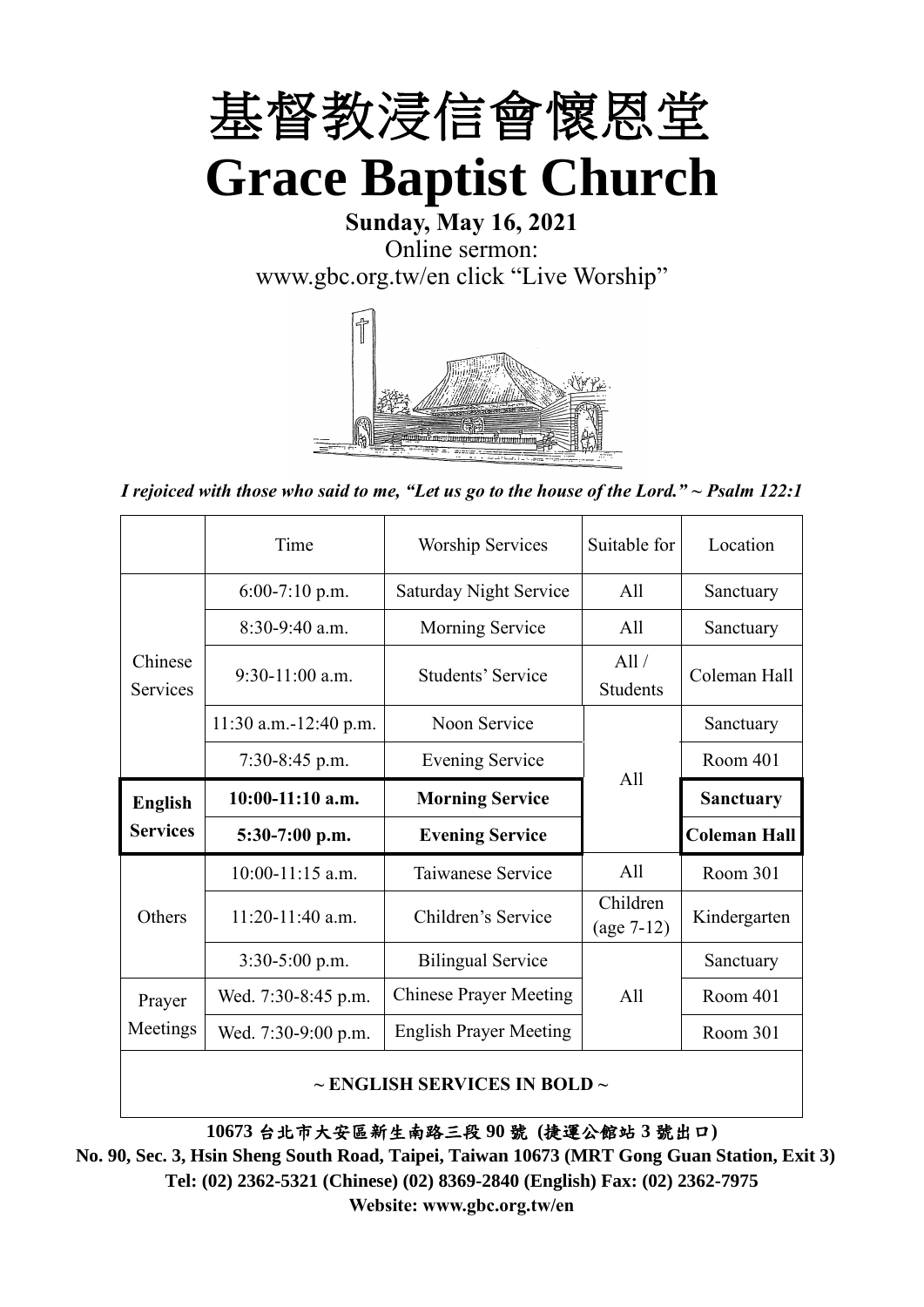| <b>Welcome to Grace Baptist Church English Congregation.</b><br>Thank you for choosing to worship with us and celebrate the glory of our Lord. |                                                                          |                                     |  |
|------------------------------------------------------------------------------------------------------------------------------------------------|--------------------------------------------------------------------------|-------------------------------------|--|
|                                                                                                                                                | Morning Worship Service – 10:00 a.m.<br>Sunday, May 16, 2021 (Sanctuary) |                                     |  |
| Prelude<br>Greeting/Prayer<br>Worship through Music                                                                                            | "Let It Be Jesus"<br>"All to Us"                                         | Vicky Lin<br>Cherrie Lim            |  |
| Pastoral Prayer<br>Worship through Music                                                                                                       | "Yet Not I But Through Christ in Me"<br>"I Will Run to You"              | Pastor Nick Brideson<br>Cherrie Lim |  |
| <b>Offertory Prayer</b><br>Tithes and Offerings<br>Doxology                                                                                    |                                                                          | Pastor Nick Brideson                |  |
| Pray for Our Church/Missions Video<br><b>Scripture Reading</b>                                                                                 | Colossians 3:1-3, 12-17                                                  | Minister Priscilla Liao             |  |
| Message<br><b>Response Song</b><br>Benediction                                                                                                 | Live the Message<br>"Let Others See Jesus in You" - #571                 | Pastor Nick Brideson                |  |
| Welcome<br>Closing Song<br>Postlude                                                                                                            | "As the Lord Is with Us"                                                 | Cherrie Lim<br>Vicky Lin            |  |
|                                                                                                                                                | しなりて                                                                     |                                     |  |



### **Our Vision Is to Spread the Gospel**

To achieve this, we aim:

- ⚫ To become a house of prayer
- ⚫ Through prayer, to build the body of Christ
- ⚫ From the body, to do the work of mission in Taipei, Taiwan, and neighboring countries *"but you will receive power when the Holy Spirit has come upon you; and you shall be My witnesses both in Jerusalem, and in all Judea and Samaria, and even to the remotest part of the earth." -* Acts 1:8 (NASB)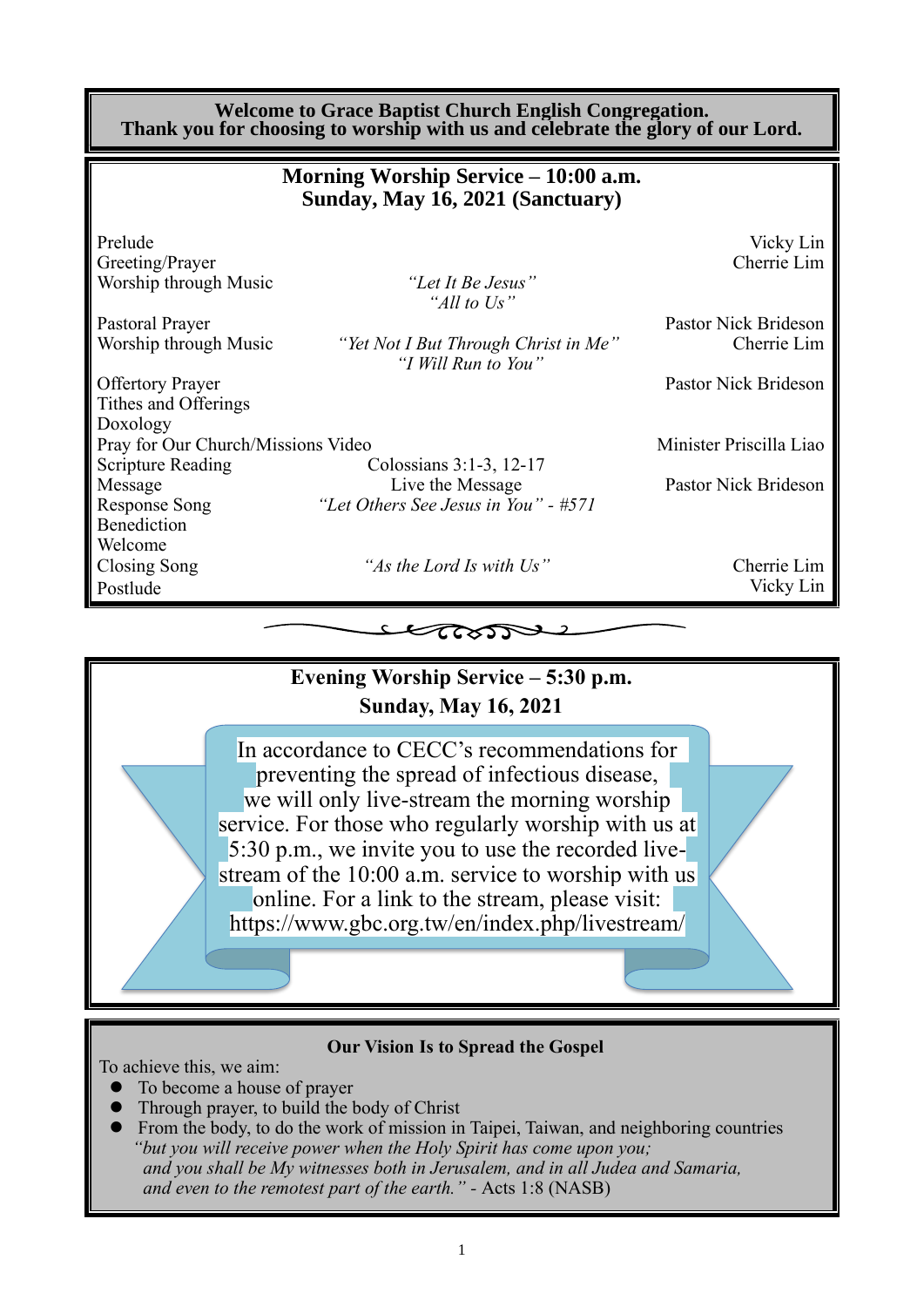### **Sermon Topic: Live the Message Scripture: Colossians 3:1-3, 12-17**

### **Speaker: Pastor Nick Brideson May 16, 2021**

### **Scripture: Colossians 3:1-3, 12-17 (NASB)**

<sup>1</sup> Therefore if you have been raised up with Christ, keep seeking the things above, where Christ is, seated at the right hand of God. <sup>2</sup> Set your mind on the things above, not on the things that are on earth.  $3 \times 10^{-3}$  For you have died and your life is hidden with Christ in God.

 $12$  So, as those who have been chosen of God, holy and beloved, put on a heart of compassion, kindness, humility, gentleness and patience  $\frac{1}{2}$ ;  $\frac{13}{2}$  bearing with one another, and forgiving each other, whoever has a complaint against anyone; just as the Lord forgave you, so also should you. <sup>14</sup> Beyond all these things put on love, which is the perfect bond of unity. <sup>15</sup> Let the peace of Christ rule in your hearts, to which indeed you were called in one body; and be thankful. <sup>16</sup> Let the word of Christ richly dwell within you, with all wisdom teaching and admonishing one another with psalms and hymns and spiritual songs, singing with thankfulness in your hearts to God. <sup>17</sup> Whatever you do in word or deed, do all in the name of the Lord Jesus, giving thanks through Him to God the Father.

### **Notes:**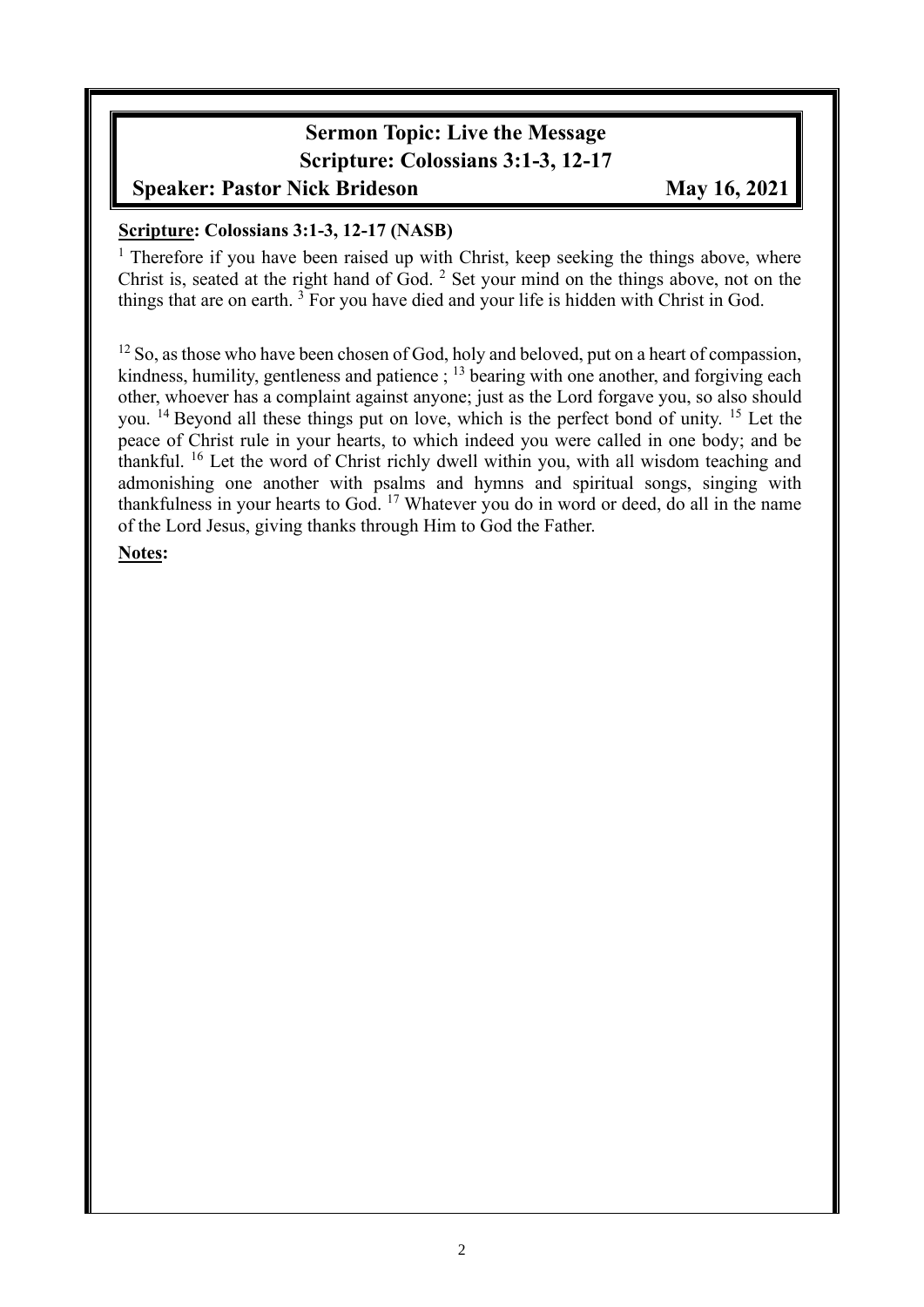## **Wednesday Night Prayer Meeting**

*"My house shall be called a house of prayer" (Matthew 21:13)*

Let us be a church of prayer. We normally meet 7:30 - 9:00 p.m. every Wednesday in GBC Room 301. However, due to COVID-19, the English prayer meeting will use Zoom, from now until after June 8. Please email Minister Priscilla (priscilla@gbc.org.tw) for how to join the Zoom Prayer Meeting. Email prayer requests to Minister Priscilla.

Prayer Focus for this coming Wednesday: *Missions*

# **Young Adults Fellowship**

# **Donation for India**

The special collection for India has been postponed. More information will be provided later.

Young Adults Fellowship is for young adults from the age of 20-35 to study God's Word and fellowship together. It regularly meets 1st and 3rd Saturdays from 4:30 to 6:00 p.m. at WanFu 22, however it now meets online via Zoom (until 6/8). The next meeting is on June 5th.



Contact Minister Kevin Wang at [kevin@gbc.org.tw](mailto:kevin@gbc.org.tw) for how to join the fellowship.

### **VBS Registration – Concrete & Cranes ~ Building on the love of Jesus**

Registration  $\overline{\text{Continues}}$ 

This year Vacation Bible School will be held July 12 (Monday) to July 16 (Friday) from 9:00 a.m. to 12:00 noon. The family day is July 17 (Saturday) from 9 a.m. to 10:30. (Tea time is after 10:30 a.m.)

Registration for children is at the front desk. (Applications will be declined as soon as the registrations are full.) Cost is NT\$ 400 per child. (Cancellations made before June 3 can be refunded). Maximum number of children is 200 children.



VBS is for children 2nd – 7th grade after the summer vacation this year. Questions? Please contact (02) 2362-5321 ext. 100 or Email: [vbs2021@gbc.org.tw.](mailto:vbs2021@gbc.org.tw)

**PLEASE NOTE:** *Due to the Covid-19 situation VBS training meeting scheduled for May 16 is cancelled***.**



### **2021 English Congregation Retreat**

Speaker: Pastor Jarod Date: Sept 19-21, 2021 (Mid-Autumn Festival) Registration: June 6 - August 1 Venue: Fushing Youth Activity

(救國團復興青年活動中心-桃園市復興區中山路 1 號) You and your family are invited to join the event. The Retreat will set our spiritual focuses on:

- <sup>◼</sup> *Embracing our diversity in Christ*
- <sup>◼</sup> *Building up one another in Christ*
- <sup>◼</sup> *Growing together in Christ*

Retreat Costs

ADULT: 3300NT Students: Grades 1-6: 1000NT; Grade 7 and up: 2000NT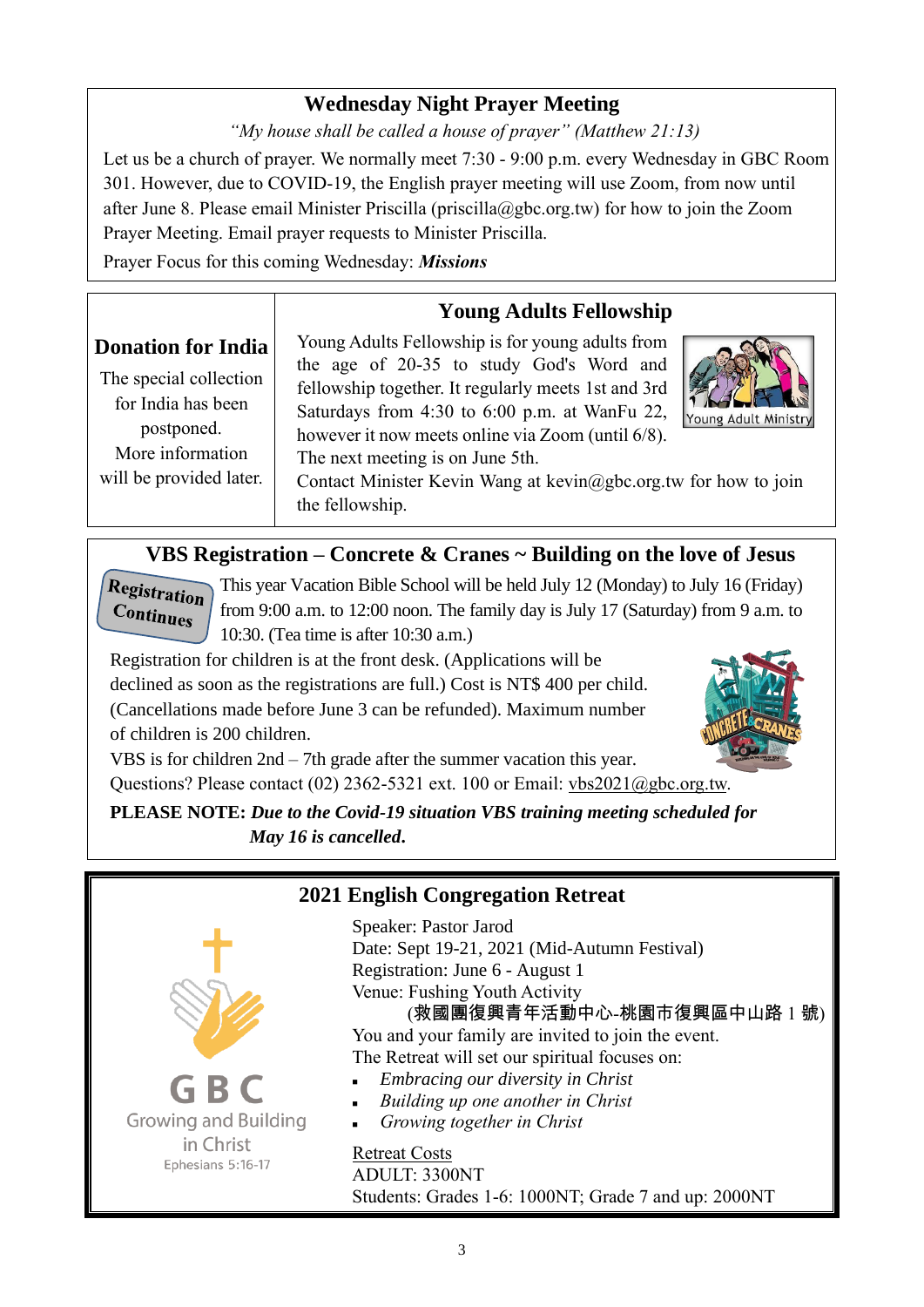### **Coronavirus Guidelines**

Taiwan has recently had several local transmission cases of COVID-19 causing the government to be concerned about churches continuing to meet. To show love and support for the society God has put us in, we ask that you abide by the following:

- 1. All meetings in GBC are either cancelled or will continue online until after June 8.
- 2. Livestreamed English Morning Worship Service will be at the usual time (10:00 am.) Evening service is cancelled.
- 3. Wednesday night prayer meeting is at the usual time 7:30 p.m. but only using Zoom.
- 4. Enter GBC only for specific reasons or by appointment.
- 5. Groups meeting in people's homes are encouraged to meet online.

#### **Please:**

- Be careful about your health and the health of others
- Wear a mask. Check temperature. Wash hands frequently.
- See a doctor and stay home if you have a fever and or cough
- Pray for Taiwan and other countries
- Join GBC's online worship service

# 2021/5/30 - 16th Annual GBC Missions Conference The Pandemic, the End Times, and the Mission

### **Missions Sunday**

### *May 30*

We will livestream **Missions** Sunday services on May  $30$  for this sermon.

**Topic:** *The Pandemic, the End Times, and the Mission*

**Scripture:** Matthew 24:14

**Speaker:** Pastor Ben Hoskins

(IMB Chinese Diaspora Associate Cluster Leader, Huayu International Missions Director)

### **Chinese Children's Missions Sunday**

11:15 a.m. – 12:45 p.m. (in Chinese)

**Topic:** *Missions GO, GO, GO*

**Speaker:** Missionary Kim Chiu

(Wycliffe Bible Translators)

### **English Children's Missions Sunday**

11:30 a.m. (in English)

**Topic:** *Living on Purpose*

**Speaker:** Sister Jennifer Davis (IMB missionary)

### **Missions Workshop I**

*May 30* 2:00 – 3:10 p.m. **Topic:** *Witnessing to a Special People Group* **Speaker:** Pastor D.J. Lin (in Chinese) (Huayu International Missions Researcher; Missions Hermeneutics and Contextualization Teacher; IMB researcher; Church Planter) **Topic:** *Witnessing to a Special People Group* (In English) **Speaker:** Missionary Drew (Huayu International Missions Missionary, full-time "people-group" missionary in Asia from 2013 to 2017) **Missions Workshop II** *May 30* 3:30 – 4:40 p.m. **Topic:** *How to Prepare to Be a 2-Year Mid-Term Missionary* (in English) **Speaker:** Pastor Ben Hoskins (IMB Chinese Diaspora Associate Cluster Leader, Huayu International Missions Director) We will have online Missions **Conference** events this year. Please wtach closely for updated information.

**Topic:** *How to Prepare to Be a 2-Year Mid-Term Missionary*

**Speaker:** Minister Chien Hsuan Chen (in Chinese) (Chinese Baptist Convention Overseas Missions Leader, Huayu International Missions Director)



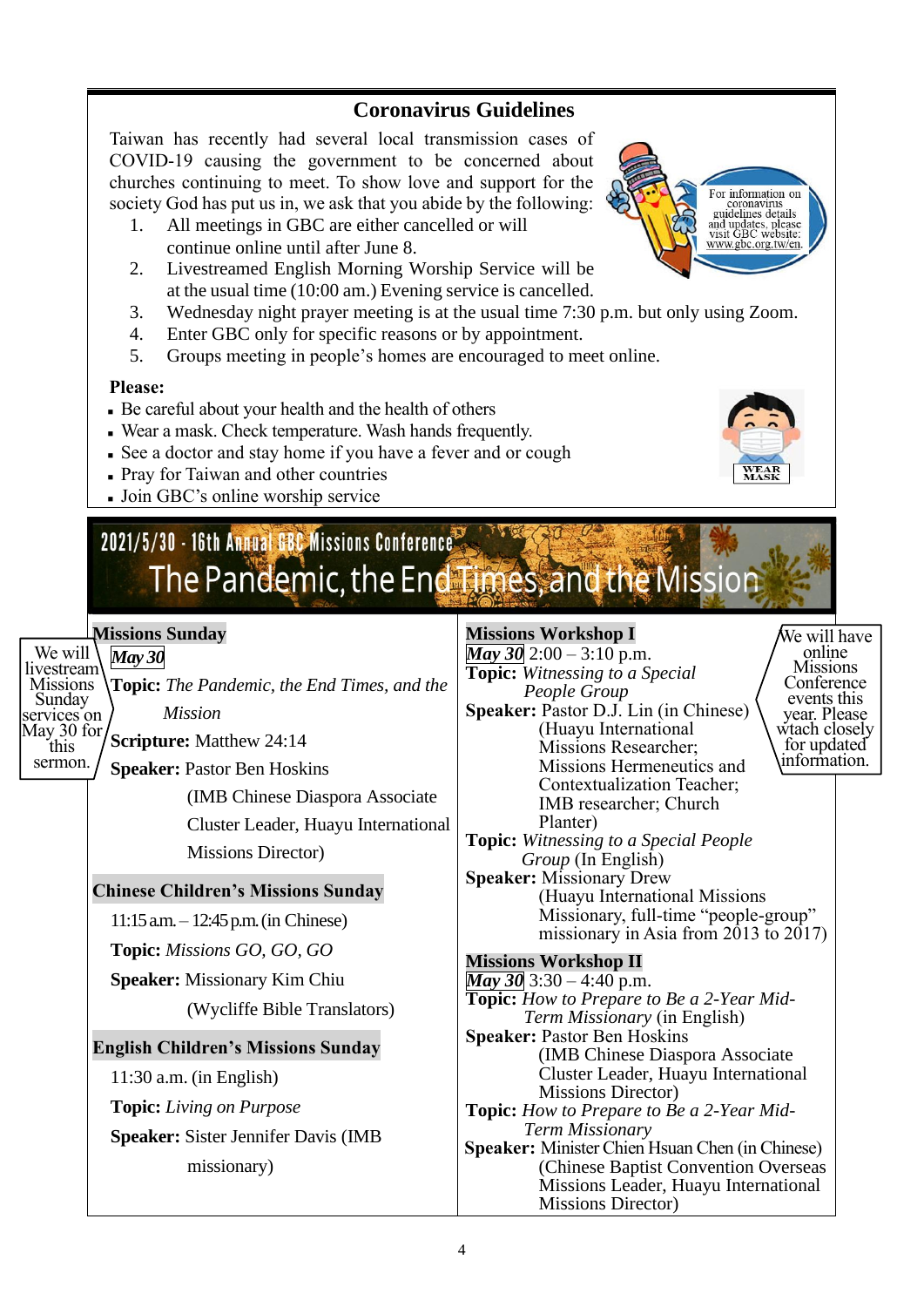### **Mabuhay Fellowship**

Following GBC's COVID-19 guidelines, the Mabuhay Fellowship will temporarily suspend its 2 p.m. Tagalog prayer meeting and Bible study in Room B05 from May 16 to June 8. Let's continue to be prayerful and watchful.

The Mabuhay Fellowship comprises Filipinos aiming to share God's love and light through worship, prayer, Bible study, fellowship, gospel sharing, and ministry.

■ Contact secretary SueJenny Hsu [\(suejenny@gbc.org.tw;](mailto:suejenny@gbc.org.tw) 2362-5321 ext 136) for the matters below:

- Baptism: GBC holds baptism services in the Sanctuary during the Evening Service from 5:30 p.m. on the last Sundays of January, April, July, and October.
- Personal Information Changed? If you want GBC to keep your updated information, such as a new phone number or new address, please provide us with your new information so that GBC can contact you or send you such things as birthday cards and offering receipts.
- Marriage-Related Services: GBC provides marriage-related services (counseling on marriage problems/questions, pre-marital counseling…..) for registered members.

**English Congregation Leaders**

| English Pastor: Nick Brideson                                                                                                                                                                                                                                                                                                                                                                                                                                                                                                           |                                                                                                                                                                                                                                                                                                                                                                                                                               |                                                                                                                                                                                                                                                                                                                                                                                                                                                                                          |                                                                                                                                                                                                                                                                                                                                                                                                     |                                                                                                                                                                                                                                                                                                            |
|-----------------------------------------------------------------------------------------------------------------------------------------------------------------------------------------------------------------------------------------------------------------------------------------------------------------------------------------------------------------------------------------------------------------------------------------------------------------------------------------------------------------------------------------|-------------------------------------------------------------------------------------------------------------------------------------------------------------------------------------------------------------------------------------------------------------------------------------------------------------------------------------------------------------------------------------------------------------------------------|------------------------------------------------------------------------------------------------------------------------------------------------------------------------------------------------------------------------------------------------------------------------------------------------------------------------------------------------------------------------------------------------------------------------------------------------------------------------------------------|-----------------------------------------------------------------------------------------------------------------------------------------------------------------------------------------------------------------------------------------------------------------------------------------------------------------------------------------------------------------------------------------------------|------------------------------------------------------------------------------------------------------------------------------------------------------------------------------------------------------------------------------------------------------------------------------------------------------------|
| <b>Pastor Nick Brideson</b><br>Minister Priscilla Liao                                                                                                                                                                                                                                                                                                                                                                                                                                                                                  |                                                                                                                                                                                                                                                                                                                                                                                                                               |                                                                                                                                                                                                                                                                                                                                                                                                                                                                                          | Minister Kevin Wang                                                                                                                                                                                                                                                                                                                                                                                 |                                                                                                                                                                                                                                                                                                            |
| <b>Adult Education</b><br>/Mission                                                                                                                                                                                                                                                                                                                                                                                                                                                                                                      | AM Worship                                                                                                                                                                                                                                                                                                                                                                                                                    | Children's<br>Education/Caring                                                                                                                                                                                                                                                                                                                                                                                                                                                           | PM Worship                                                                                                                                                                                                                                                                                                                                                                                          | Youth/Fellowship                                                                                                                                                                                                                                                                                           |
| <b>Adult Education</b><br>Nick Brideson<br>nick@gbc.org.tw<br><b>Foreign Mission:</b><br><b>Medical/Dental Team</b><br>Armand Lim<br>rmanlim@yahoo.com<br><b>VBS</b> Team<br>Priscilla Liao<br>priscilla@gbc.org.tw<br><b>Taiwan Mission:</b><br><b>TaiTung Team</b><br>Cherrie Gow Lim<br>cvgow@yahoo.com<br><b>Orphanage Ministry</b><br>Julie Chen<br>yuling0914@gmail.com<br><b>NTU Friday English</b><br><b>Conversation Group</b><br>Roy Treurnicht<br>gbcecntuclass@gmail.com<br><b>Ethiopian Students Group</b><br>Abex Tesfaye | <b>Morning Music</b><br>Cherrie Gow Lim<br>cvgow@yahoo.com<br><b>Morning Greeters</b><br>Chien Ferng<br>cferng@gmail.com<br><b>Adult Choir</b><br><b>Hand Bell Choir</b><br>Juliet Jao<br>lenyinjao@gmail.com<br><b>Hallel Singers</b><br>Cherrie Gow Lim<br>cvgow@yahoo.com<br><b>Morning Fellowship Tea</b><br>Yuri Shih<br>yuchen phone@hotmail.com<br><b>Morning Multimedia</b><br>Vicky Lin<br>gbcmorningmedia@gmail.com | <b>Cryroom Children's</b><br><b>Care Ministry</b><br>Abby Tu<br>abbbytu@gmail.com<br><b>AWANA Preschool</b><br>Joanna Peng<br>Joanna1285@hotmail.com<br><b>AWANA Spark Group</b><br>Crystal Turner<br>elisayeh@yahoo.com<br><b>AWANA T&amp;T Group</b><br>Ming Lai<br>minglai88@gmail.com<br><b>Prayer Ministry</b><br>Priscilla Liao<br>priscilla@gbc.org.tw<br><b>Hospital Visitation</b><br>Amanda Lou<br>lou.amanda@gmail.com<br><b>Small Groups</b><br>Women<br>General<br>Ministry | <b>Evening Music Team</b><br>Alex Chen<br>gbceworshipteam@gmail.com above)<br><b>Evening Greeters</b><br>Vicky Kuo<br>asiaglobe999@gmail.com<br><b>Evening Multimedia</b><br><b>Grant Burgess</b><br>grantburgess@live.co.za<br><b>Evening Tea / Baptism</b><br><b>Celebration Fellowship</b><br>Michelle Cheng<br>yealincheng@yahoo.com<br><b>Baptism Support</b><br>Aline Kao<br>aline@gbc.org.tw | <b>Trinity Youth</b><br>(Grade 7 and<br>Grant & Kirsten<br><b>Burgess</b><br>grantburgess@live.co.za<br><b>Mabuhay Fellowship</b><br>Ava Zamora<br>avazam@yahoo.com<br><b>Young Adults</b><br>Fellowship<br>Kevin Wang<br>kevin@gbc.org.tw<br><b>Small Groups</b><br>Youth<br><b>Students</b><br>Parenting |
| abex98@gmail.com<br>Constanial staff<br>Deggan<br>Altounate Dessen                                                                                                                                                                                                                                                                                                                                                                                                                                                                      |                                                                                                                                                                                                                                                                                                                                                                                                                               |                                                                                                                                                                                                                                                                                                                                                                                                                                                                                          |                                                                                                                                                                                                                                                                                                                                                                                                     |                                                                                                                                                                                                                                                                                                            |

**Secretarial staff** SueJenny Hsu suejenny@gbc.org.tw Aline Kao aline@gbc.org.tw

◼

**Deacon**<br>Michael Huang mhuang500@yahoo.com

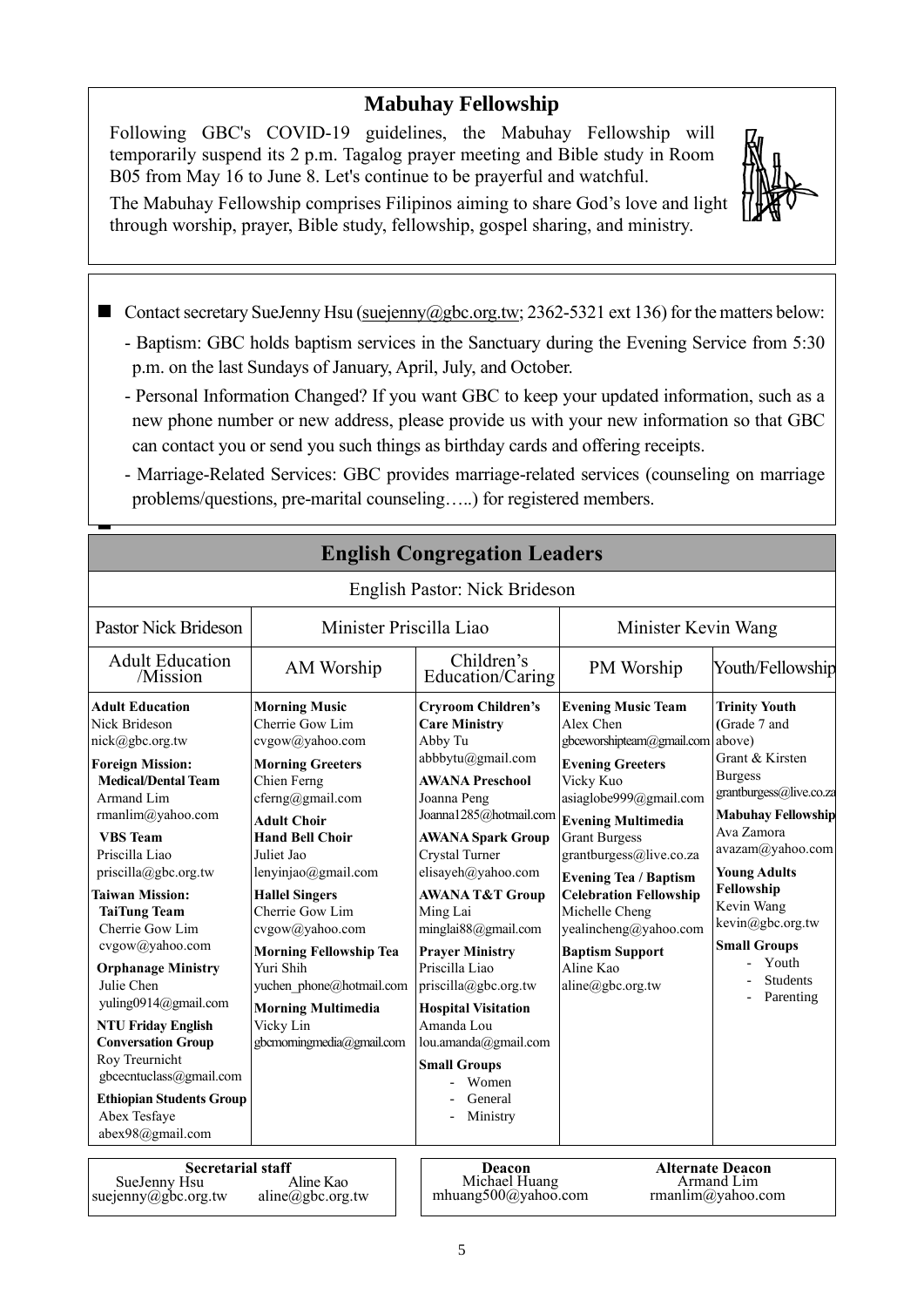ı П Due to the COVID-19 situation, all Sunday classes are cancelled or online until П June 8. For information on online classes, contact the teacher by email below.J

| <b>★★ Sunday School Information ★★</b>                                         |                            |                                                                                                                       |  |  |  |
|--------------------------------------------------------------------------------|----------------------------|-----------------------------------------------------------------------------------------------------------------------|--|--|--|
| <b>Class</b>                                                                   | Time & Room                |                                                                                                                       |  |  |  |
| <b>Beginning Christian Life</b>                                                |                            |                                                                                                                       |  |  |  |
| Alpha – New and non-Christians                                                 |                            |                                                                                                                       |  |  |  |
| Christianity $101$ – for children                                              | 9:00 a.m.                  | minglai88@gmail.com                                                                                                   |  |  |  |
| Christianity 101 – for adults, required<br>for baptism                         | 11:30 a.m.                 | yuchen_phone@hotmail.com                                                                                              |  |  |  |
| <b>Maturing Christians</b>                                                     |                            |                                                                                                                       |  |  |  |
| <b>Bible Studies for Life</b>                                                  | 11:30 a.m.                 | 2 Classes:<br>Chien Ferng<br>(cferng@gmail.com)<br>Roy Treurnicht<br>(roytreur@gmail.com)<br>$\overline{\phantom{m}}$ |  |  |  |
| <b>Developing Leaders</b>                                                      |                            |                                                                                                                       |  |  |  |
| <b>Bible Interpretation</b>                                                    |                            |                                                                                                                       |  |  |  |
| <b>Youth: Grade 7 and above</b>                                                |                            |                                                                                                                       |  |  |  |
| <b>Bible Studies for Life</b>                                                  |                            |                                                                                                                       |  |  |  |
| <b>Children</b>                                                                |                            |                                                                                                                       |  |  |  |
| Nursery - Age 3 and under                                                      | $11:20$ a.m. $-12:50$ p.m. |                                                                                                                       |  |  |  |
| Preschool - Age 3 to 5                                                         | $11:40$ a.m. $-12:40$ p.m. |                                                                                                                       |  |  |  |
| AWANA - Kindergarten (大班) to Grade 6                                           | $11:30$ a.m. $-1:00$ p.m.  | minglai88@gmail.com                                                                                                   |  |  |  |
| $\bigstar\bigstar$ Fellowshins – Loin a fellowshin directly $\bigstar\bigstar$ |                            |                                                                                                                       |  |  |  |

|                                       | $\star \star$ Fellowships – Join a fellowship directly $\star \star$ |            |  |  |  |
|---------------------------------------|----------------------------------------------------------------------|------------|--|--|--|
| Fellowship                            | <b>Time</b><br>Location                                              |            |  |  |  |
| Mabuhay                               | Sundays $2:00 - 4:00$ p.m.                                           | <b>B05</b> |  |  |  |
| Young Adults $(20 - 35 \text{ y.o.})$ | $1st$ & 3 <sup>rd</sup> Saturdays 4:30 - 6:00 p.m.                   | WanFu 22   |  |  |  |

| <b>★★ Small Groups – Contact the leader to join ★★</b> |                                                 |                                                           |                                                                  |
|--------------------------------------------------------|-------------------------------------------------|-----------------------------------------------------------|------------------------------------------------------------------|
| <b>Type</b>                                            | <b>Name</b>                                     | Day/Time                                                  | <b>Location/Contact Emails</b>                                   |
| Students                                               | NTU Friday English<br><b>Conversation Group</b> | Friday<br>12:20 - 1:10 pm                                 | <b>NTU</b><br>roytreur@gmail.com                                 |
|                                                        | <b>International Students Group</b>             | Friday<br>7:30 - 9:00 pm                                  | WanFu 22A<br>cesaledro57@gmail.com                               |
| Language/<br>Nationality                               | <b>Ethiopian Students Group</b>                 | Sunday<br>$7:00 - 9:00$ pm                                | Room 307<br>abex98@gmail.com                                     |
| Parenting                                              | Parenting Group                                 | $2nd$ & 4 <sup>th</sup> Sunday<br>$11:30$ am - $12:30$ pm | GBC Room 402<br>rod syverson@hotmail.com                         |
|                                                        | Salt & Light                                    | Sunday<br>$1:30 - 3:00$ pm                                | <b>GBC Mount of Olives Room</b><br>paulhan2908@gmail.com         |
|                                                        | <b>Bilingual Interpretation Group</b>           | Sunday<br>$3:00 - 5:00$ pm                                | GBC Room 303<br>cfindler@yahoo.com                               |
|                                                        | Crown of Beauty                                 | Saturday<br>$2:00 - 4:00$ pm                              | <b>GBC Mount of Olives Room</b><br>clemence $4261$ (a) gmail.com |
| General                                                | Thursday Night Bible<br><b>Study Group</b>      | Thursday<br>$7:30 - 9:00$ pm                              | GBC Room 301<br>rod syverson@hotmail.com                         |
|                                                        | NanGang Bible<br><b>Study Group</b>             | Friday<br>$7:00 - 9:30$ pm                                | NanGang<br>sagitamaria@gmail.com                                 |
|                                                        | YungHe Bible Study Group                        | Friday<br>7:00 - 8:30 pm                                  | YungHe<br>yedukondaluster@gmail.com                              |
|                                                        | HsinChu Bible Study Group                       | Friday<br>$7:30 - 8:45$ pm                                | HsinChu<br>rmanlim@yahoo.com                                     |
| Ministry                                               | <b>Hospital Visitation Group</b>                | Thursday<br>$1:30 - 2:30$ pm                              | Near GBC<br>lou.amanda@gmail.com                                 |